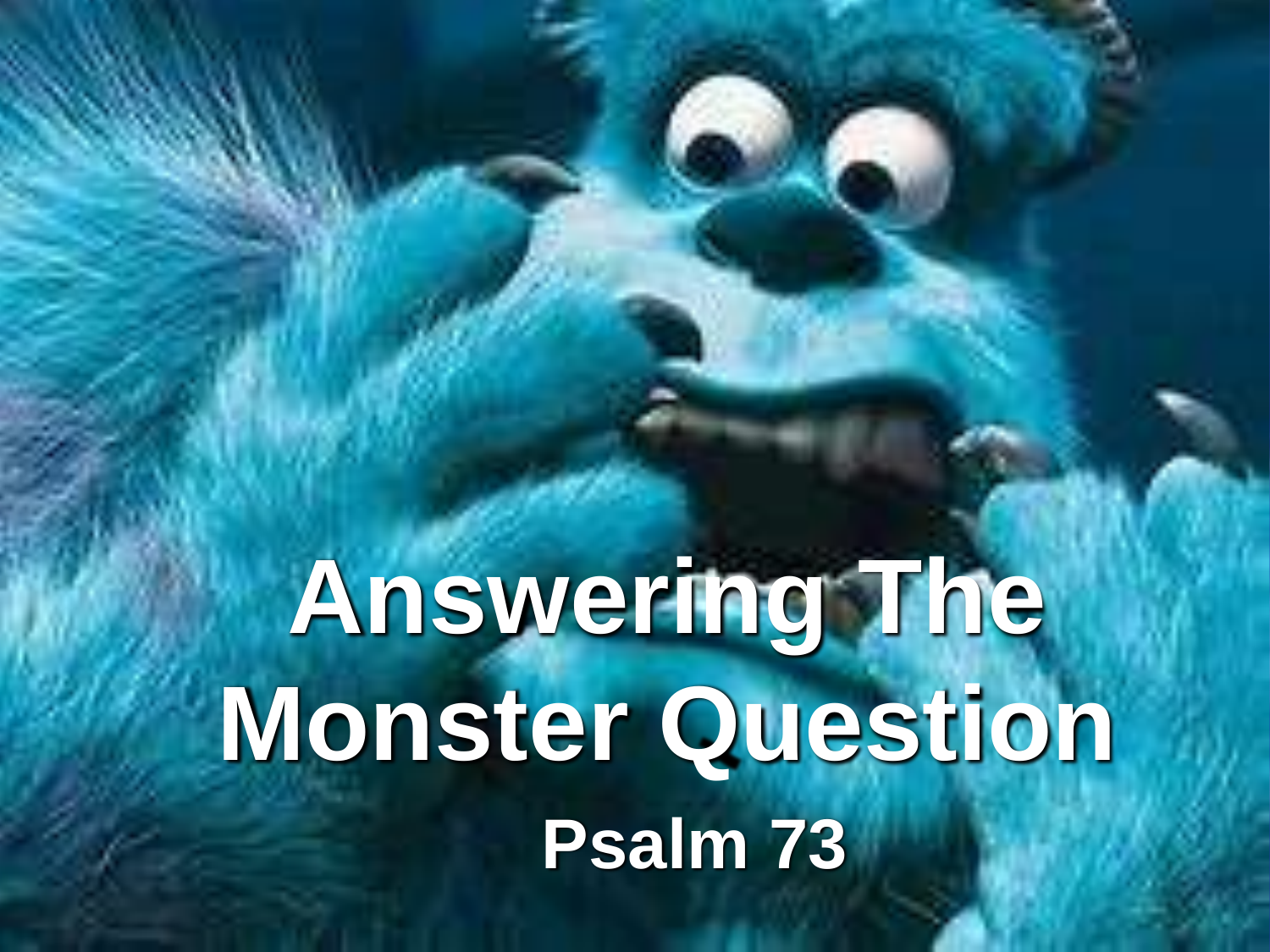# **1. Asaph's FRUSTRATIONS (vv1-3)**

**A. The truth he embraced (v1) "surely God is good" B. The truth he experienced (v2) "but as for me …" C. The reason for this conflict (v3) "my feet had almost slipped"**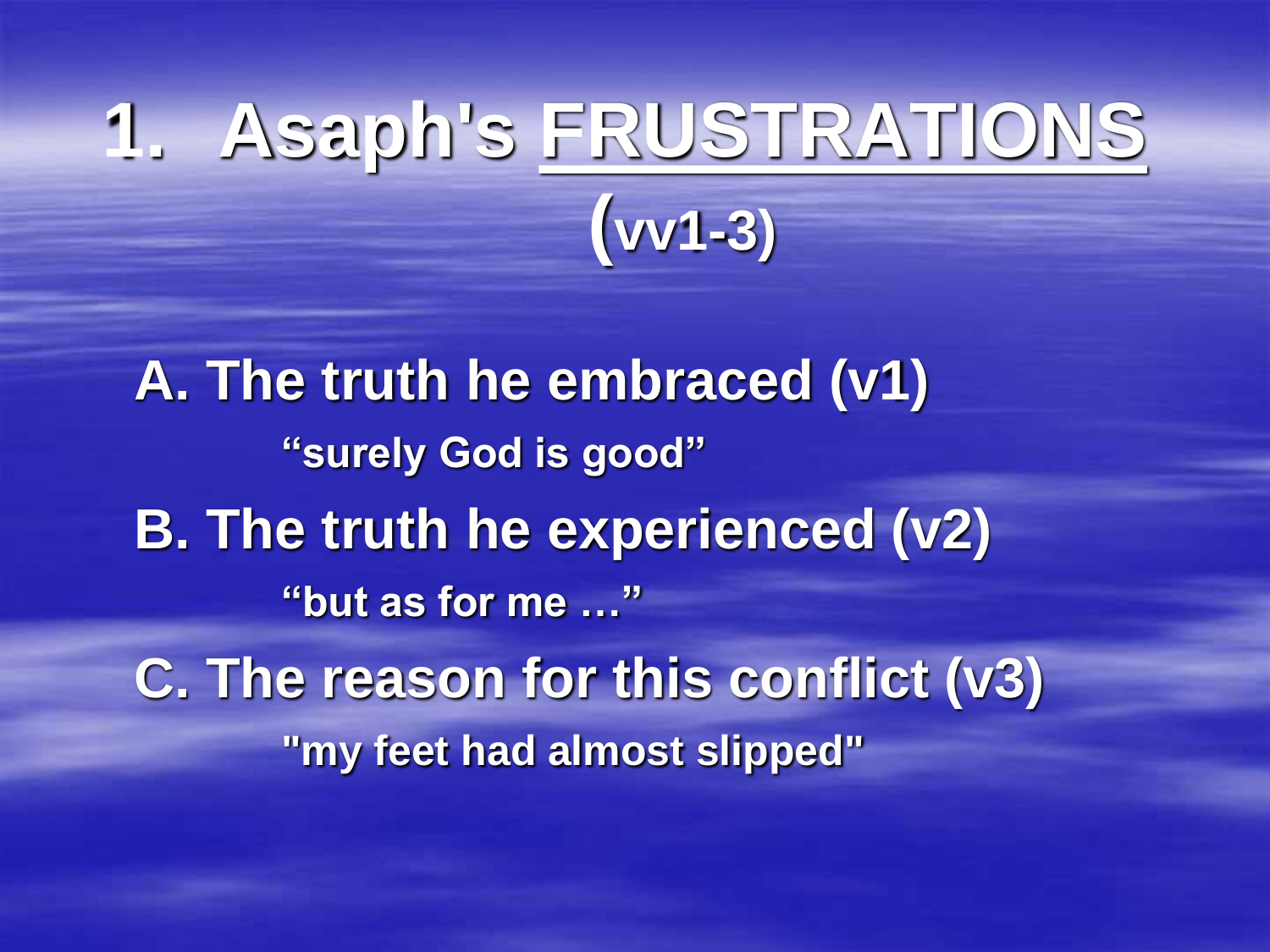# 2. Asaph's FINDINGS (vv4-17)

**A. As he looked around him (vv4-12) "I envied the arrogant" 1) They have it made (vv4-5) 2) They live big and talk big (vv6-9) 3) They are convinced that God neither knows nor cares (vv10-12)**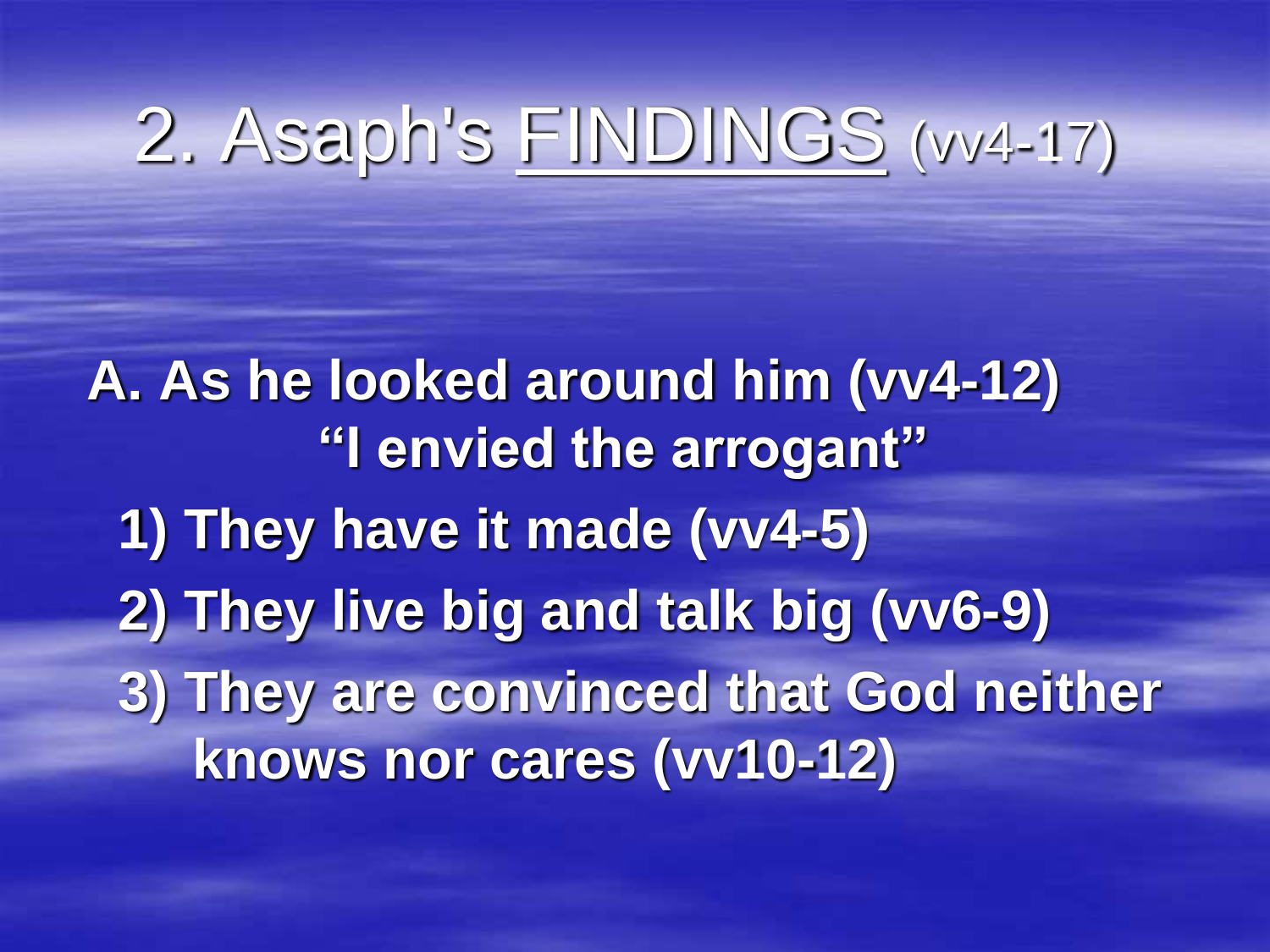#### 2. Asaph's FINDINGS (vv4-17)

**B. As he looked within (vv13-16) "surely in vain . . ." 1) He wondered if maybe he'd made a mistake (vv13-14) 2) He found he had no one to talk to (v15) 3) He found the whole experience to be painful (v16)**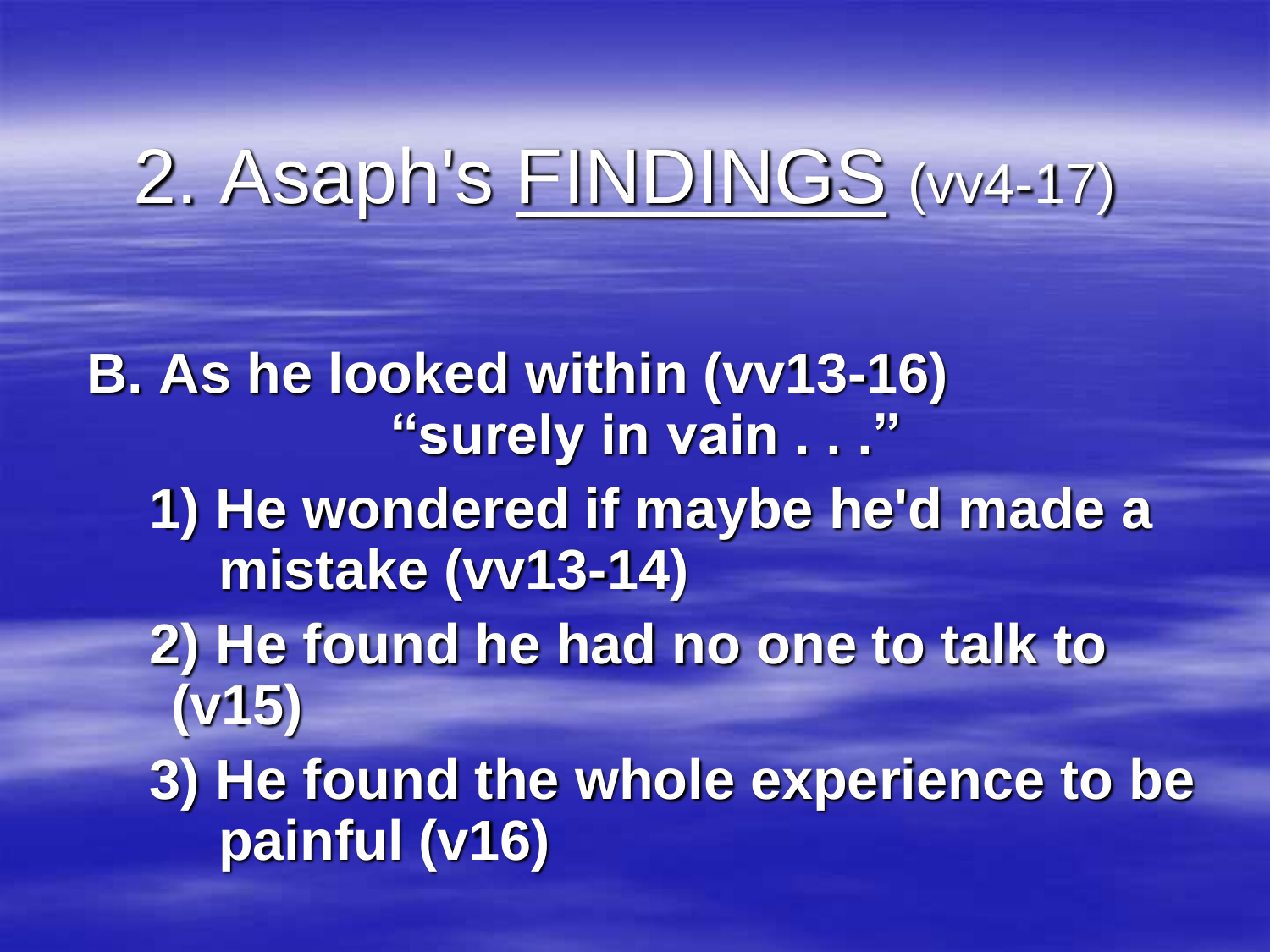### 2. Asaph's FINDINGS (vv4-17)

#### **C. As he looked to the Lord (vv17) "until I came into the sanctuary…"**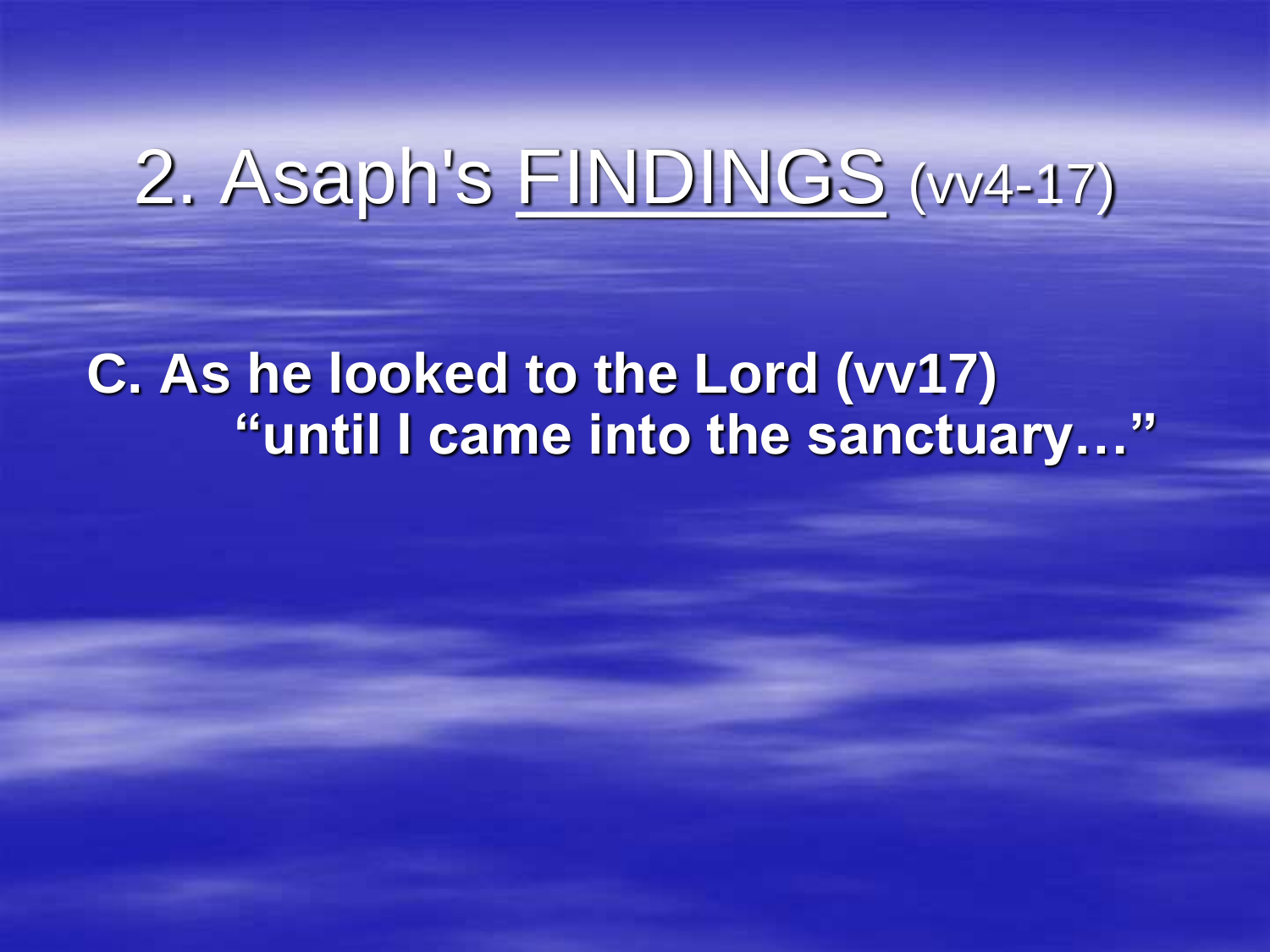#### 3. Asaph's FAITH (vv18-28)

**A. He saw the wicked in a new light (vv18-20) "slippery places . . . " 1) Their present (vv 18-20; Eccl 2:11) 2) Their finale (vv18b, 19,27; II Thess 1:8-9)** → **PROSPERITY IS FLEETING, TEMPORARY, AN ILLUSION!! B. He saw himself in a new way (vv21-23) "a brute beast" C. He came to a new conclusion (vv24-28) "I am always with you"**